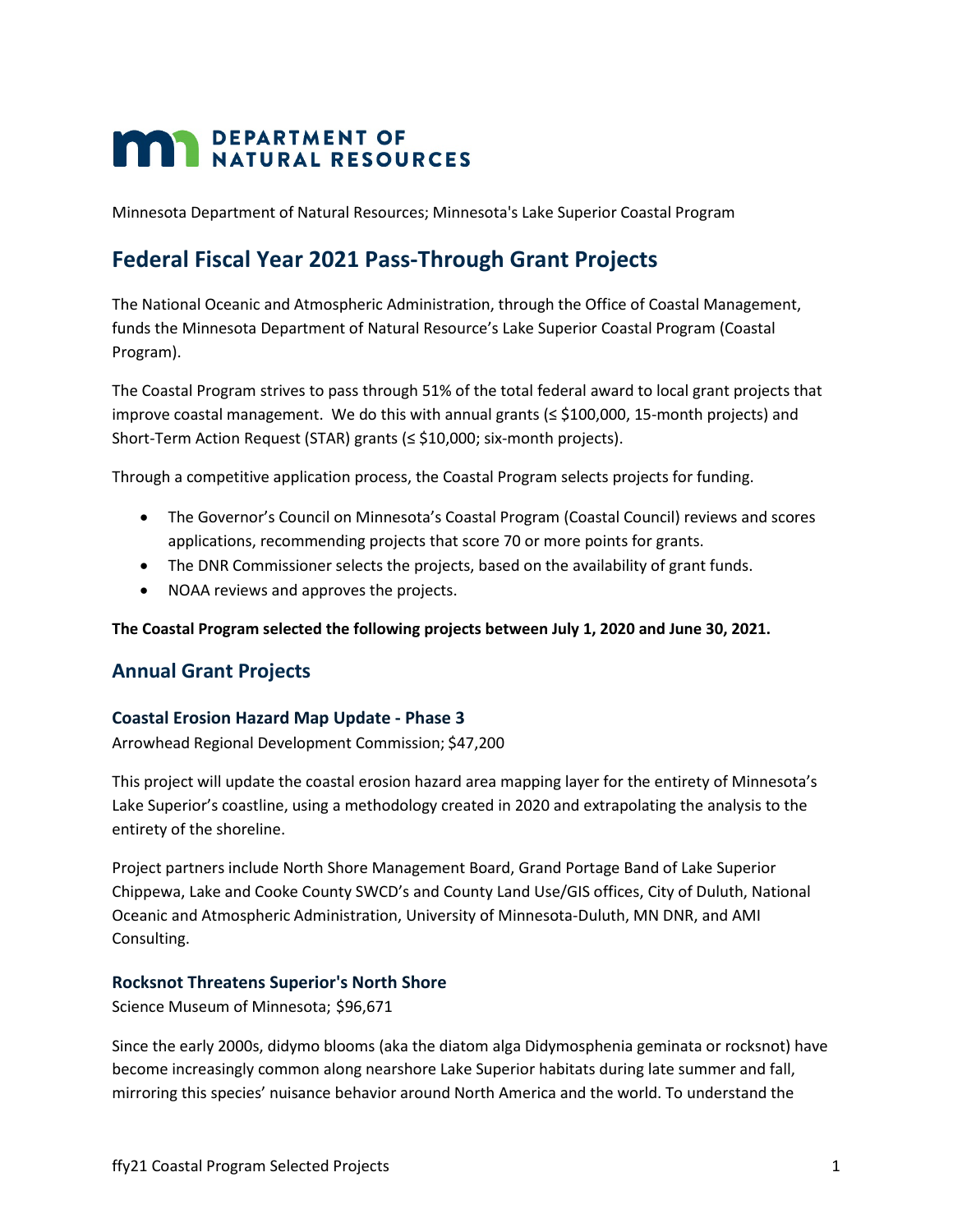impact didymo mats are having on Superior's nearshore ecology, fisheries, and water quality, researchers must determine (a) if an aggressive strain of didymo has replaced native Didymosphenia geminata, or (b) if changing environmental conditions have become favorable to the formation of didymo mats. This project, in collaboration with DNR fisheries, Grand Portage Band of Lake Superior Chippewa, and the 1854 Treaty Authority seeks to do that.

Researchers will provide public outreach and education about didymo in collaboration with the Grand Portage National Monument outreach staff, local SWCDs, and SeaGrant.

#### **Assessment of Bacterial Hazards in North Shore Streams and Beaches**

Regents of the University of Minnesota; \$81,179

This project aims to improve understanding of current and future hazards to Lake Superior North Shore coastal communities by identifying conditions contributing to unsafe E. coli levels and toxic cyanobacteria harmful algal blooms (cHABs) in streams and at Lake Superior beaches by integrating professional monitoring with community science participation. This project is a partnership between the University of Minnesota, Minnesota Department of Health, and the City of Duluth.

#### **Demonstration of a Mobile Stormwater Lab**

Regents of the University of Minnesota; \$86,435

This project will build a mobile stormwater testing laboratory in a trailer for onsite performance evaluation of filter materials for treatment of urban runoff. Project partners, Duluth Denfeld High School, Fond du Lac Environmental Program, and the City of Duluth, will test the functions and practicality of the mobile laboratory. It will serve as a tool for community education and outreach, and produce data to inform implementation of watershed management plans across Lake Superior coastal areas.

#### **Mitigation of Tischer Creek Brook Trout Migration Barrier**

South St. Louis Soil and Water Conservation District; \$96,797

With partners, including the City of Duluth and DNR Fisheries, this project will correct a migration barrier in a tributary to Tischer Creek in Hartley Park. Engineers, with funding support from NOAA, have designed a plan to remove a perched culvert, reroute the creek, and install an appropriately sized culvert. The restoration will allow Brook Trout to access this cold-water tributary and provide critical spawning habitat and refuge during the summer months, when water temperatures in the main stem are lethal to Brook Trout. This project also includes an accessible fishing path and platform near the culvert.

This project has the support of many agencies and local groups including the MN Pollution Control Agency, Bureau of Water and Soil Resources, 1854 Treaty Authority, Hartley Nature Center, Flyfishers Federation International, and the Izaak Walton League.

#### **Superior Waters Education and Outreach Initiative**

Hamline University - Center for Global Environmental Education; \$93,338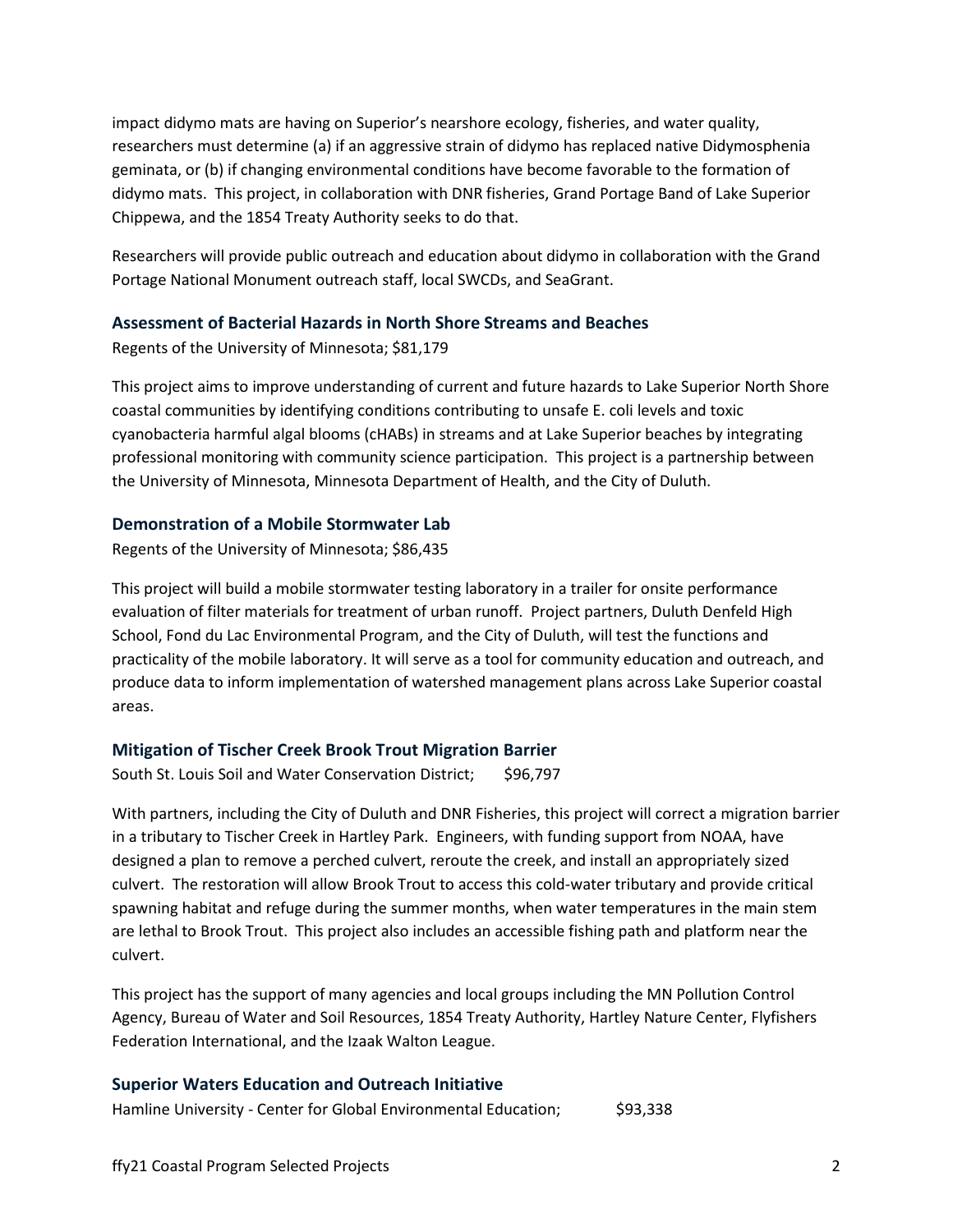In collaboration with multiple state agencies and non-profit organizations, this project addresses Lake Superior water quality problems and solutions, and climate resilience issues. Hamline will install a network of eight North Shore Multimedia Gallery™ exhibit kiosks in public venues that will engage residents and visitors, including those with sensory impairments and physical disabilities. Sea Change Expeditions will make classroom presentations and online educational resources available to all K-12 schools in the North Shore communities of Duluth, Two Harbors, Silver Bay, and Grand Marais.

### **STAR Grant Projects**

#### **Gathering Partners 2021: A conference for friends of Minnesota's natural resources** Regents of the University of Minnesota; \$10,000

Partially fund the field trips and other educational activities of 'Gathering Partners: A conference for friends of Minnesota's natural resources' hosted by the University of Minnesota Extension May 14-16, 2021 in Two Harbors, MN. The conference usually attracts an audience of 250-300 Minnesota Master Naturalists, Aquatic Invasive Species Detectors and other natural resource volunteers.

#### **Testing Mitigation Tools on the North Shore**

South St. Louis Soil and Water Conservation District; \$10,000

Determine effectiveness of the Stream Quantification Tool at proposed stream and riparian restoration sites on North Shore streams.

#### **LNPK Community Education and Engagement**

Ecolibrium3; \$10,000

Community members influence the design of the entrance to the Lincoln Park neighborhood at workshops on Lincoln Park's ecological, sociological, and industrial conditions and history.

#### **Guidelines for Community Land Access and Use**

Crystal Bay Township; \$7,500

Develop a tool for community members and community organizations to use Township owned land for projects that enhance both nonhuman and human community resilience and meets community needs.

#### **Restoration Plantings & Forest Hydrology – Phase 2**

Regents of the University of Minnesota; \$10,000

Using phenologic and hydrologic monitoring of trees and hydrologic measurements of the Stewart River, confirm differentiation amongst species and seed sources for climate-minded restoration.

#### **Updating the North Shore Regional Curve**

South St. Louis Soil and Water Conservation District; \$10,000

Collect data from healthy streams to fill data gaps in the North Shore Regional Curve.